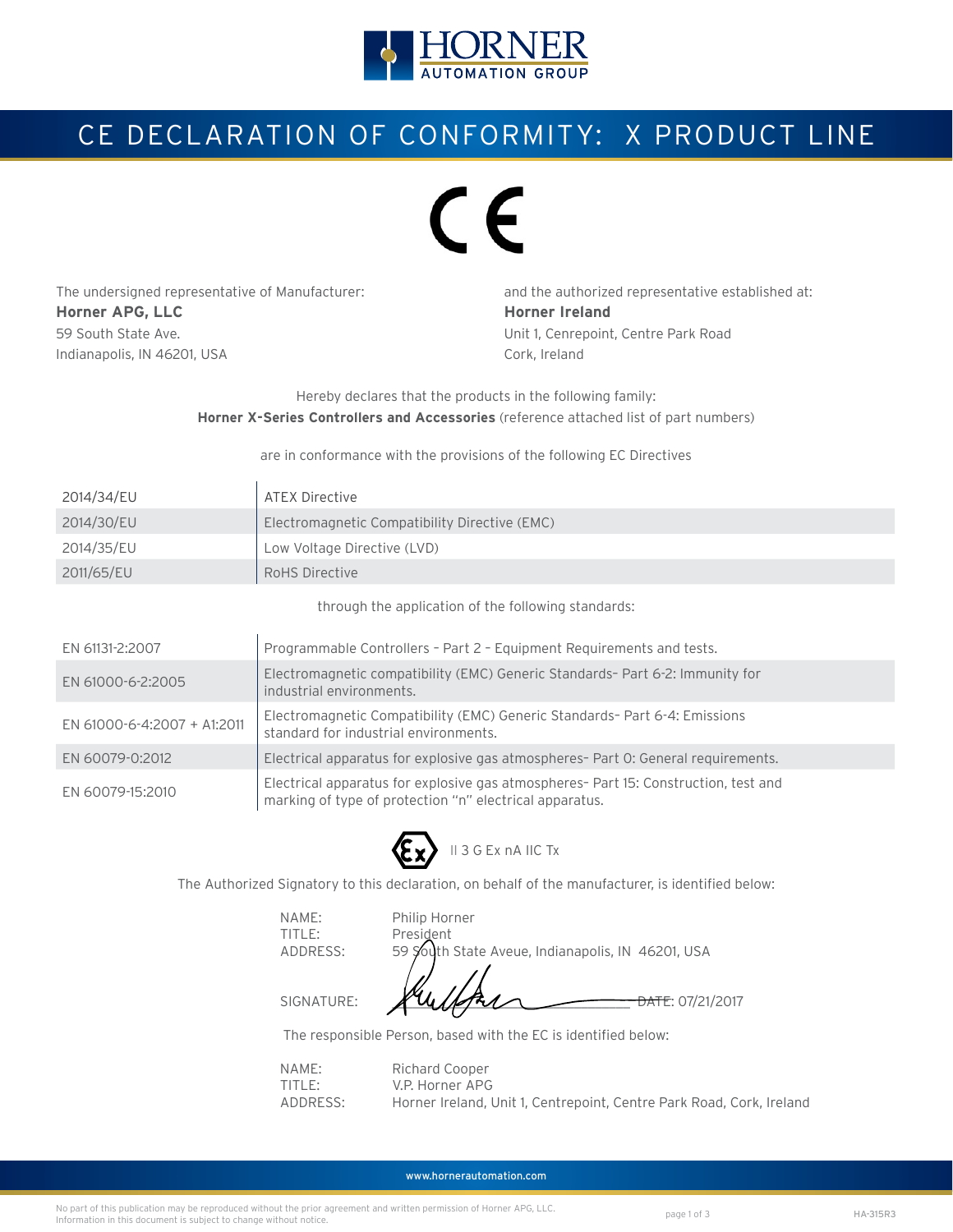

# CE DECLARATION OF CONFORMITY: X PRODUCT LINE

| <b>Part Number</b> | <b>Controller</b> | <b>Description</b>                                                                                                                                                                                                                                                                                                                                                                                                                | <b>Directive</b> |            |  |           |
|--------------------|-------------------|-----------------------------------------------------------------------------------------------------------------------------------------------------------------------------------------------------------------------------------------------------------------------------------------------------------------------------------------------------------------------------------------------------------------------------------|------------------|------------|--|-----------|
|                    | <b>Family</b>     |                                                                                                                                                                                                                                                                                                                                                                                                                                   |                  | <b>LVD</b> |  | ATEX RoHS |
| $HF-X2R$           | X <sub>2</sub>    | X2 OCS with DC/Relay I/O. Twelve (12) Digital Inputs compatible with 24VDC - can be used for four<br>10kHz High Speed Counters. Six (6) Relay Outputs 3A and two (2) DC sinking outputs - 0.5A per<br>point that can be used as PWM/pulse outputs. Four (4) 12-bit Analog Inputs 0-20mA. Two (2) Analog<br>Outputs 0-20mA.                                                                                                        | $\sqrt{}$        |            |  |           |
| HE-X2A             | X <sub>2</sub>    | X2 OCS with DC/DC I/O. Twelve (12) Digital Inputs compatible with 24VDC - can be used for four<br>10kHz High Speed Counters. Twelve (12) - 0.5A per point - Two (2) outputs can be used as PWM/pulse<br>outputs. Four (4) 12-bit Analog Inputs 0-20mA. Two (2) Analog Outputs 0-20mA.                                                                                                                                             | $\sqrt{ }$       |            |  |           |
| HE-X4R             | X4                | X4 Color Touch OCS with DC/Relay I/O. Twelve (12) Digital Inputs compatible with 24VDC - can be<br>used for four 10Hz HIgh Speed Counters. Six (6) Relay Outputs 3A and two (2) DC sinking outputs -<br>0.5A per point that can be used as PWM/pulse outputs. Four (4) 12-bit Analog Inputs 0-20mA or up<br>to four (4) RTD Inputs. Two (2) Analog Outputs 0-20mA (Please refer to product datasheet for full<br>specifications). | $\sqrt{2}$       |            |  |           |
| $HF-X4A$           | X4                | X4 Color Touch OCS with DC/DC I/O. Twelve (12) Digital Inputs compatible with 24VDC - can be<br>used for four 10Hz HIgh Speed Counters. Twelve (12) 0.5A per point - Two (2) outputs can be used<br>as PWM/pulse outputs. Four (4) 12-bit Analog Inputs 0-20mA or up to four (4) RTD Inputs. Two (2)<br>Analog Outputs 0-20mA (Please refer to product datasheet for full specifications).                                        | $\sqrt{}$        |            |  |           |
| HE-X5              | X5                | X5 OCS with DC/DC I/O. Four (4) Digital Inputs compatible with 12V/24VDC - can be used for two<br>500kHz High Speed Counters. Four (4) DC Outputs - 0.5A per point - Two (2) outputs can be used as<br>PWM/pulse outputs. Four (4) 12-bit Analog Inputs selectable between 0-10V and 4-20mA.                                                                                                                                      | $\sqrt{ }$       |            |  |           |
| HF-X7R             | X7                | X7 Color Touch OCS with DC/Relay I/O. Twelve (12) Digital Inputs compatible with 24VDC - can be<br>used for four 10Hz HIgh Speed Counters. Six (6) Relay Outputs 3A and two (2) DC sinking outputs -<br>0.5A per point that can be used as PWM/pulse outputs. Four (4) 12-bit Analog Inputs 0-20mA or up<br>to four (4) RTD Inputs. Two (2) Analog Outputs 0-20mA (Please refer to product datasheet for full<br>specifications). | $\sqrt{2}$       |            |  |           |
| $HF-X7A$           | X7                | X7 Color Touch OCS with DC/DC I/O. Twelve (12) Digital Inputs compatible with 24VDC - can be<br>used for four 10Hz HIgh Speed Counters. Twelve (12) 0.5A per point - Two (2) outputs can be used<br>as PWM/pulse outputs. Four (4) 12-bit Analog Inputs 0-20mA or up to four (4) RTD Inputs. Two (2)<br>Analog Outputs 0-20mA (Please refer to product datasheet for full specifications).                                        | $\sqrt{}$        |            |  |           |

www.hornerautomation.com